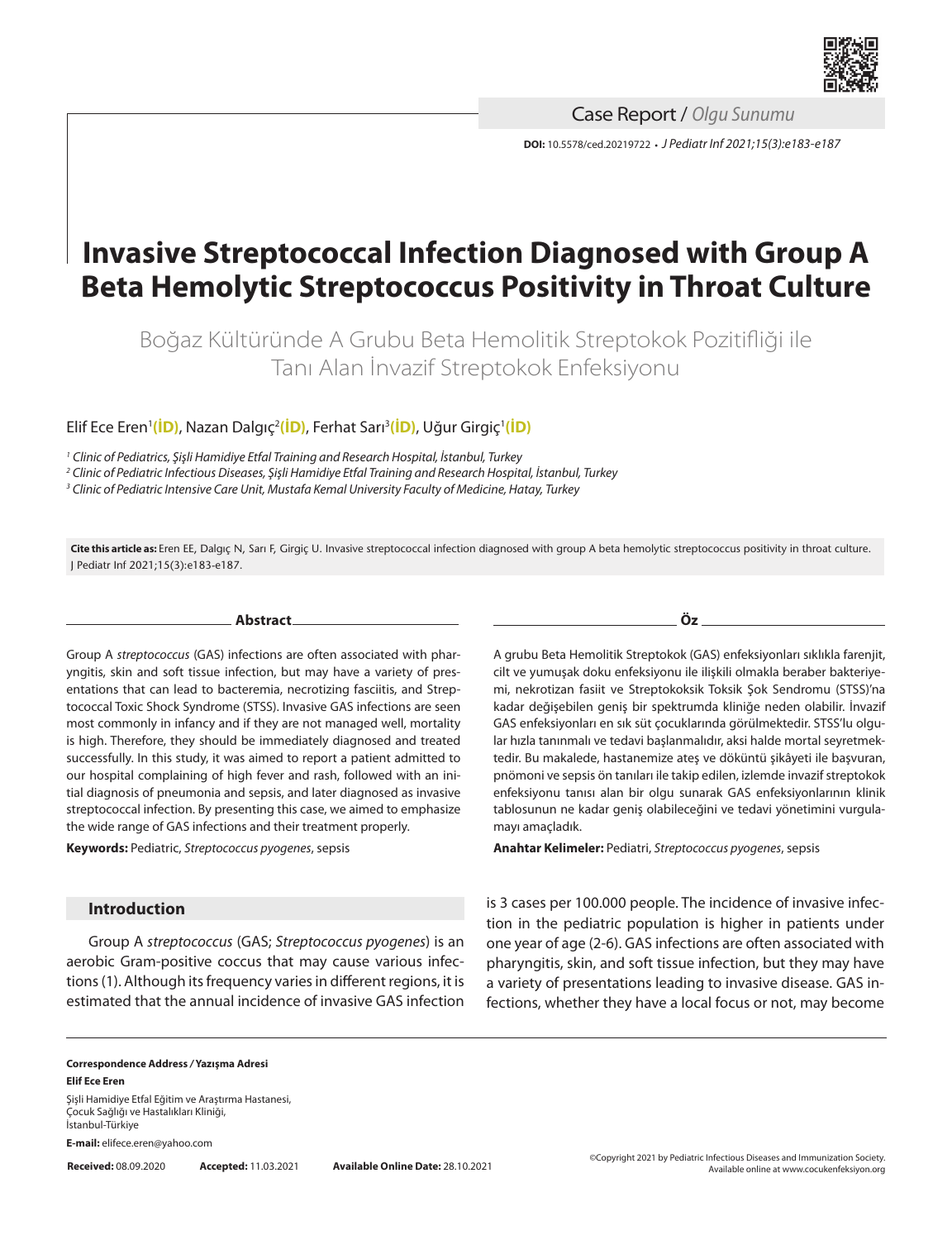#### Table 1. Streptococcal Toxic Shock Syndrome (Committee on Infectious Diseases American Academy of Pediatrics, Red Book, 31<sup>st</sup> ed. IL: Itasca; 2018)

|                                                                                                                                                                                                                                                                                                                                                                                                                                                        | Isolation of group A Streptococcus (Streptococcus pyogenes)                                                                         |
|--------------------------------------------------------------------------------------------------------------------------------------------------------------------------------------------------------------------------------------------------------------------------------------------------------------------------------------------------------------------------------------------------------------------------------------------------------|-------------------------------------------------------------------------------------------------------------------------------------|
|                                                                                                                                                                                                                                                                                                                                                                                                                                                        | A. From a normally sterile site (eg: blood, cerebrospinal fluid, peritoneal, joint, pleural, or pericardial fluid)                  |
|                                                                                                                                                                                                                                                                                                                                                                                                                                                        | B. From a nonsterile site (eg: throat, sputum, vagina, open surgical wound, or superficial skin lesion)                             |
| Ш.                                                                                                                                                                                                                                                                                                                                                                                                                                                     | Clinical signs of severity                                                                                                          |
|                                                                                                                                                                                                                                                                                                                                                                                                                                                        | A. Hypotension: systolic pressure 90 mmHg or less in adults or lower than the fifth percentile for age in children <16 years of age |
|                                                                                                                                                                                                                                                                                                                                                                                                                                                        | and                                                                                                                                 |
|                                                                                                                                                                                                                                                                                                                                                                                                                                                        | B. Two or more of the following signs of multi-organ involvement:                                                                   |
|                                                                                                                                                                                                                                                                                                                                                                                                                                                        | Renal impairment: creatinine concentration 177 µmol/L (2 mg/dL) or greater for adults or at                                         |
|                                                                                                                                                                                                                                                                                                                                                                                                                                                        | least 2 times the upper limit of normal for age <sup>a</sup>                                                                        |
| ٠                                                                                                                                                                                                                                                                                                                                                                                                                                                      | Coagulopathy: platelet count 100 000/mm <sup>3</sup> or less and/or disseminated intravascular                                      |
|                                                                                                                                                                                                                                                                                                                                                                                                                                                        | coagulation defined by prolonged clotting times, low fibrinogen, and presence of fibrin                                             |
|                                                                                                                                                                                                                                                                                                                                                                                                                                                        | degradation products                                                                                                                |
| $\bullet$                                                                                                                                                                                                                                                                                                                                                                                                                                              | Hepatic involvement: elevated alanine transaminase, aspartate transaminase, or total bilirubin                                      |
|                                                                                                                                                                                                                                                                                                                                                                                                                                                        | concentrations at least 2 times the upper limit of normal for ageb                                                                  |
|                                                                                                                                                                                                                                                                                                                                                                                                                                                        | Adult respiratory distress syndrome defined by acute onset of diffuse pulmonary infiltrates and                                     |
|                                                                                                                                                                                                                                                                                                                                                                                                                                                        | hypoxemia in absence of cardiac failure or by evidence of the diffuse capillary leak                                                |
|                                                                                                                                                                                                                                                                                                                                                                                                                                                        | A generalized erythematous macular rash that may desquamate                                                                         |
|                                                                                                                                                                                                                                                                                                                                                                                                                                                        | Soft tissue necrosis, including necrotizing fasciitis or myositis, or gangrene                                                      |
| a An illness fulfilling criteria IA and IIA and IIB can be defined as a confirmed case. An illness fulfilling criteria IB and IIA and IIB can be defined as a probable case if no other cause<br>for the illness is identified. Manifestations need not be detected within the first 48 hours of illness or hospitalization.<br>In patients with preexisting renal or hepatic disease, concentrations twofold, or greater over the patient's baseline. |                                                                                                                                     |

clinically severe such as streptococcal toxic shock syndrome (STSS) or necrotizing fasciitis. Cytokines activated by superantigens and streptococcal pyrogenic exotoxins are thought to be responsible for the invasive disease (7). There is a Clinical Case Definition with several parameters for the diagnosis of invasive disease (Table 1). Case-fatality rates range from 0.2% to 25% depending on the age of the patient, presence of comorbidities, the severity of the invasive infection, and the level of health care services. However, in the presence of STSS, the mortality rate can reach up to 50% (2,8-10).

We aimed to report a patient admitted to our hospital complaining of high fever and rash, followed with an initial diagnosis of pneumonia and sepsis, and later diagnosed as invasive streptococcal infection.

## **Case Report**

A four-and-a-half-year-old male patient was admitted to our hospital with complaints of high fever, cough, and rash which started five days ago. He had a persistent fever and then developed rash, abdominal pain, vomiting, and malaise. On initial assessment, his body temperature was 37°C, respiratory rate was 20/min, heart rate was 90/min. On the physical examination, the patient had a strawberry tongue and hyperemic tonsils. There was diffused erythema called a sandpaper-like appearance on the trunk. Pastia's lines were present in the antecubital fossae. The abdomen was diffusely tender. The rest of the physical examination was normal. Laboratory

study showed a White Blood Count (WBC), 10530/mm<sup>3</sup> (68% polymorphonuclear leucocytes); hemoglobin, 12 g/L; thrombocytes, 214.000/mm<sup>3</sup>; C-reactive protein (CRP) was 135mg/L (0-5 mg/L), electrolytes and urinalysis were normal. The patient was consulted to the pediatric surgery department. Surgical intervention was not considered for the patient, and follow-up was recommended. A rapid strep test was performed, and it was positive. Along with the signs and symptoms, the patient was diagnosed with scarlet fever. For the treatment of scarlet fever, benzathine penicillin (Deposilin® 6.3.3 Flk) was administered to the patient intramuscularly. Then, the patient was discharged home with close follow-up. Two days later, he was brought to the emergency department with a history of high fever, oral lesions, abdominal pain, diarrhea, and rapid breathing. The patient had a septic appearance and his body temperature was 38.5°C; respiratory rate was 30/min; heart rate was 120/min; blood pressure was 77/42 mmHg and oxygen saturation was 90% in the room air. On physical examination, breath sounds were decreased on the base of the left lung. Blood tests revealed hemoglobin, 12 g/L; leukocytes 10450/mm<sup>3</sup>; neutrophile, 9480/mm<sup>3</sup>; platelets, 106.000/mm<sup>3</sup>, urea, 90 mg/dl (<43 mg/dL); creatinine, 0.66 mg/dl (0.2-0.43 mg/dl); albumin, 2.4 g/dL; aspartate aminotransferase (AST)/ alanine aminotransferase (ALT), 112/58 U/L (<40 U/L); glucose, 58mg/dl; sodium (Na), 129 mmol/L; CRP, 423 mg/L; procalcitonin, 22 ug/L (<0.12 ug/L); triglyceride, 539 mg/dl (6 mmol/L) and ferritin, 193 µg/L. There was toxic granulation of polymor-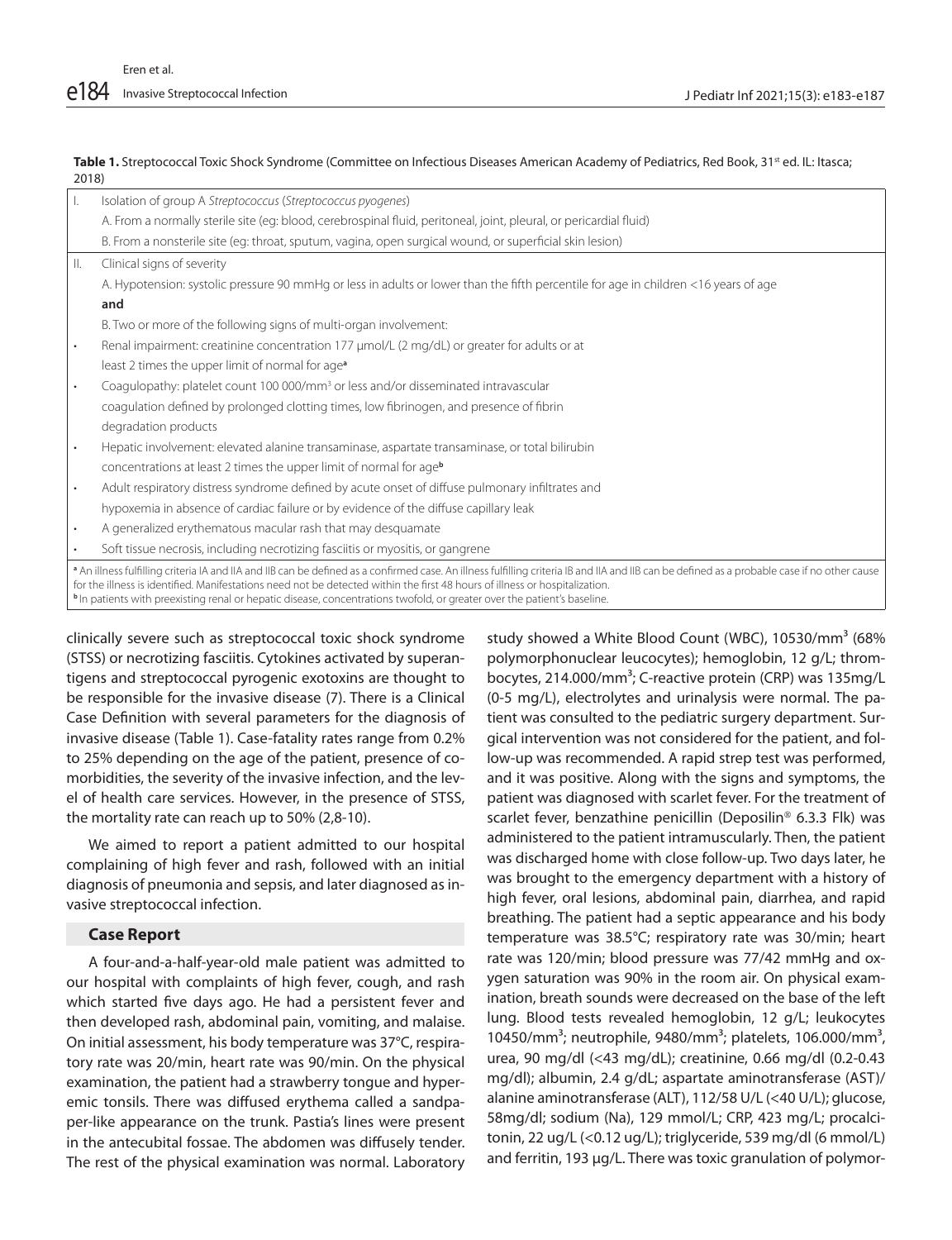

**Figure 1.** A chest X-Ray demonstrated consolidation in the base of the left lung (second admission).

phonuclear leukocytes and a left shift on the peripheral blood smear. A chest X-Ray demonstrated consolidation in the base of the left lung (Figure 1). Blood and urine culture samples were taken, and empirical antibiotic therapy (ceftriaxone, 80 mg/kg/day, intravenous) was administered. Abdomen and thorax ultrasonography reported 4 cm free fluid in the abdomen and 5 cm pleural effusion in the left lung, respectively. The patient was consulted to the Pediatric Surgery Department for tube thoracoscopy. The tube could not be inserted because of the insufficient fluid drainage from the aspiration, but pleural fluid sampling was performed for microbiological and biochemical analysis. Laboratory findings of pleural fluid was leukocyte, 5000/mm<sup>3</sup> (80% neutrophil, 20% lymphocyte); erythrocyte, 160/mm<sup>3</sup>; protein, 3705 mg/dl; glucose, 49 mg/dl; lactate dehydrogenase (LDH), 6639 U/L. The patient was transferred to the pediatric intensive care unit with a preliminary diagnoses of sepsis, pneumonia, parapneumonic effusion, and hemophagocytic syndrome. One day after admission, the patient developed severe sepsis and antibiotherapy was switched to vancomycin (60 mg/kg/day at 4 doses) and meropenem (100mg/kg/day at 3 doses). The patient was consulted to the pediatric hematology department to be evaluated for hemophagocytosis syndrome. Although hemophagocytosis was not considered definitely, administration of intravenous immunoglobulin (IVIG) was recommended for severe sepsis. IVIG at a dose of 1 g/kg/day was administered to the patient. The patient with persistent high fever was consulted to the Department of Pediatric Infectious Diseases. When the patient's history and records were reviewed again, it was found that the area of consolidation in the base of the left lung was



**Figure 2.** The area of consolidation in the base of the left lung was overlooked on abdominal X-ray (first admission).

overlooked on the abdominal X-ray due to gas in the stomach at first admission (Figure 2). This condition was associated with the poorly treated invasive streptococcal infection. Then, the patient was diagnosed with STSS, and clindamycin (30 mg/kg/day in divided doses 3 times daily) and IVIG (1 g/kg) was added to the treatment regimen. After 72 hours, the fever was resolved. On the fifth day of treatment, sudden respiratory distress developed. Evidence of an increase in effusion in the left lung was seen on the chest X-ray. After that, thorax CT was performed, and it showed nearly complete atelectasis due to pleural effusion of 25 mm in the left hemithorax. Tube thoracostomy was placed by pediatric surgery. In the follow-up, no oscillation in the thorax tube was seen, and there were septal loci on thoracic ultrasound, then the patient was consulted to pediatric surgery for video-assisted thoracoscopic surgery (VATS). With the recommendation of the pediatric surgery department, tissue plasminogen activator (0.1 mg/ kg; maximum, 3 mg/day) was administered at an interval of 24 hours via the thorax tube, for three days, instead of VATS. The thorax tube was removed on the 12th day of hospitalization. No growth was seen in the body fluid cultures, and the parenteral antibiotherapy was completed in 21 days, and the patient was discharged.

Informed consent was obtained from the patient's family for the presentation of this case.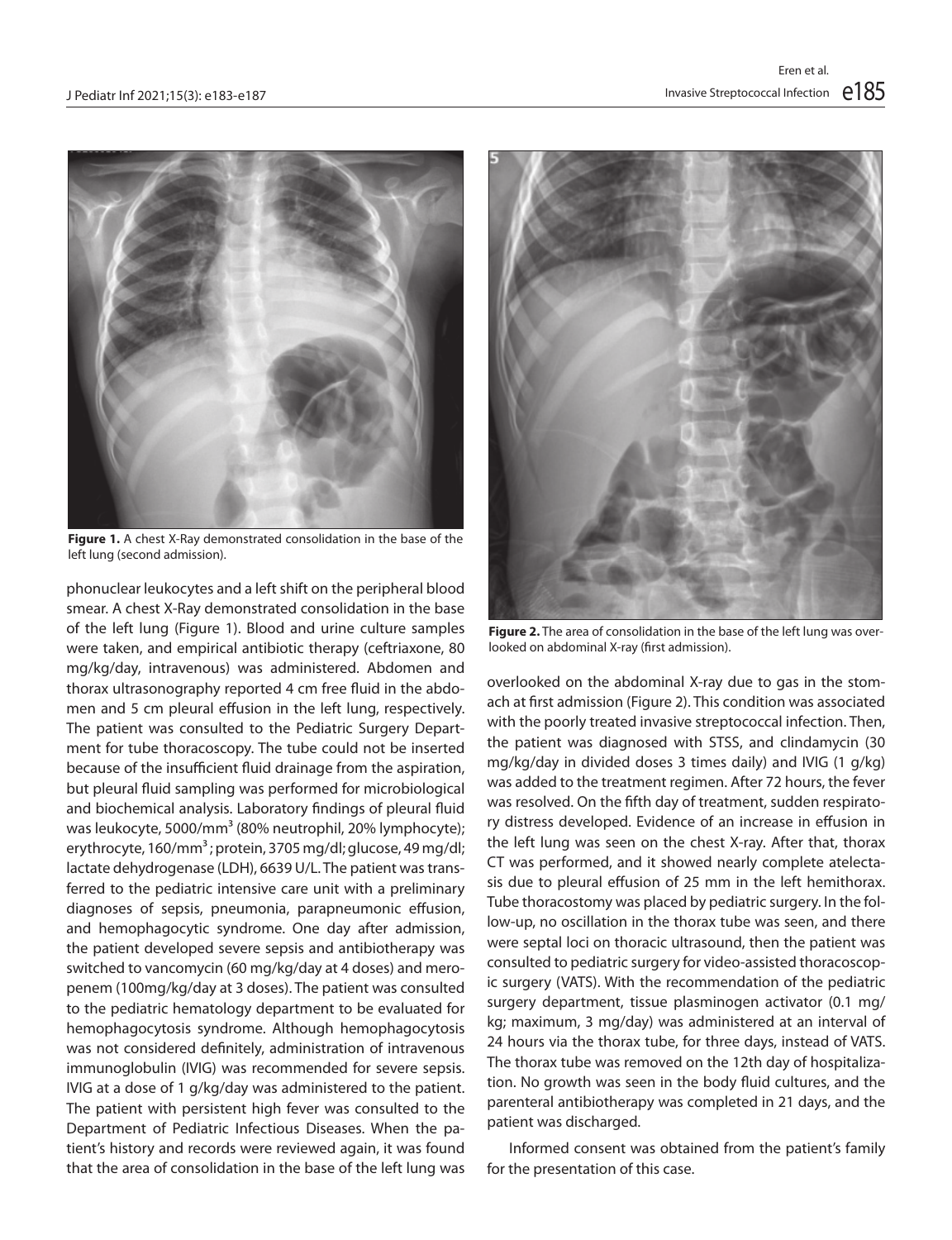#### **Discussion**

GAS infections can cause a variety of infections, ranging from tonsillopharyngitis, erysipelas, scarlet fever to severe infections such as pneumonia, meningitis, bacteremia, necrotizing fasciitis, and toxic shock syndrome. Invasive GAS infections are most commonly seen in infancy and unless treated adequately, there is a high mortality. (2,7-9). There are clinical diagnostic criteria adopted worldwide to ensure the diagnosis of invasive GAS infections (Table 1) (7). Among those criteria, isolation of group A Streptococcus is the main diagnostic criteria from a normally sterile or a nonsterile site. Rapid Antigen Tests (RADTs) do not have a diagnostic value for invasive diseases related to GAS. RADTs have a specificity of  $\geq$  95 percent and a sensitivity that varies between 85 and 95 percent for GAS. But, the sensitivity of these RADTs is highly dependent on the level of expertise of the person performing the test, the quality of the throat swab specimen, and the selectivity of the culture method used for comparison. Our patient had group A beta-hemolytic streptococcus growth in throat culture along with RADT positivity, systemic hypotension, and renal, hepatic, skin involvement at the time of the first admission among these criteria (Table 1).

During follow-up, no growth was detected in the blood and pleural fluid cultures in our case. It might be as a result of benzathine penicillin administration at the outpatient clinic. The cough is generally not expected in pharyngitis. Even though cough, vomiting, and abdominal pain are alarming symptoms in terms of lower lobe pneumonia, the patient's diagnosis was mistaken with acute abdomen. In the literature, there is an eight-year-old male patient who was operated with a diagnosis of acute appendicitis due to similar admission with abdominal pain. On the third postoperative day, he was diagnosed with invasive GAS infection with the growth of *Streptococcus pyogenes* in peritoneal fluid. Also, in the article, there were another eleven patients presented whose clinical presentations were pneumonia, bacteremia without septic focus, septic arthritis,and necrotising fasciitis. Majority of the cases were in children with no underlying medical conditions. Nine patients had multi-organ failure and needed inotropic and/or vasopressor support, ten patients required mechanical ventilation. Eleven patients survived, but one patient who had trisomy 21 and congenital heart diseases died. Most children returned to almost normal neurological function (11). In another article, an STSS-like case was presented as a complication of varicella infection. Authors emphasized that toxic shock syndrome associated with staphylococcal or streptococcal skin infections secondary to varicella infection might be life-threatening (12).

Differential diagnosis of SSTS includes staphylococcal TSS, Gram-negative sepsis, meningococcemia, *Streptococcus pneu-*

*monia* and *Mycoplasma pneumonia* infection, Kawasaki disease, and even COVID-19 multisystem inflammatory syndrome nowadays (13). All of these differential diagnoses were excluded along with the history and clinical findings of the patient, laboratory, and radiological studies. For differential diagnosis, GAS carriage should not be overlooked. Five to 21 percent of children are pharyngeal carriers of GAS. Despite the value of RADTs and throat culture in the diagnosis, neither can differentiate acute GAS pharyngitis from GAS carriage. So, RADTs should be performed in patients only with symptoms of sore throat in the absence of rhinorrhea, nasal congestion, and cough (7).

*Streptococcus pyogenes* is very sensitive to treatment with beta-lactams (penicillin and cephalosporins), and sensitivity tests are only required for non-beta-lactam drugs. Treatments shorter than 10 days, especially with penicillin V, for GAS pharyngitis are associated with low bacteriological eradication rates. In this sense, intramuscular benzathine penicillin G is a suitable treatment option. This treatment provides sufficient concentration in the blood and is beneficial for the patient's compliance, but the administration is painful. Benzathine penicillin G alone is not sufficient for the treatment of toxic shock syndromes. The addition of clindamycin is more effective than the use of penicillin alone in treating proven GAS infections, because clindamycin is not affected by the amount of inoculum of bacteria, and the post-antibiotic effect lasts long and inhibits protein synthesis (7). Also, IVIG may be considered as adjuvant therapy in severe cases with STSS, but data supporting IVIG usage is limited. Although IVIG can be used as 1 gr/ kg on the first day, and 0.5 g/kg on the second and third days, the optimal treatment regimen is unknown (7,14-15). Our patient was given parenteral benzathine penicillin G initially, but parenteral treatment was insufficient due to the presence of pneumonia. Treatment of streptococcal infections with a single dose of parenteral penicillin is recommended only in tonsillopharyngitis. In this regard, it is vital to evaluate patients with careful physical examination for other possible complicated streptococcal infections and to organize their treatment properly.

In this report, we aimed to emphasize that GAS infections may have a wide range of presentation, and if not managed and treated properly high mortality is inevitable.

# **Informed Consent:** Patient consent was obtained.

**Peer-review:** Externally peer-reviewed.

L

**Author Contributions:** Concept - EEE, ND; Design - EEE, ND; Supervision - ND, FS; Resources - EEE, UG; Data Collection and/or Processing - EEE, ND, FS; Analysis and/or Interpretation - EEE, ND, FS; Literature Review - EEE; Writing - EEE, ND, UG; Critical Review - ND, FS.